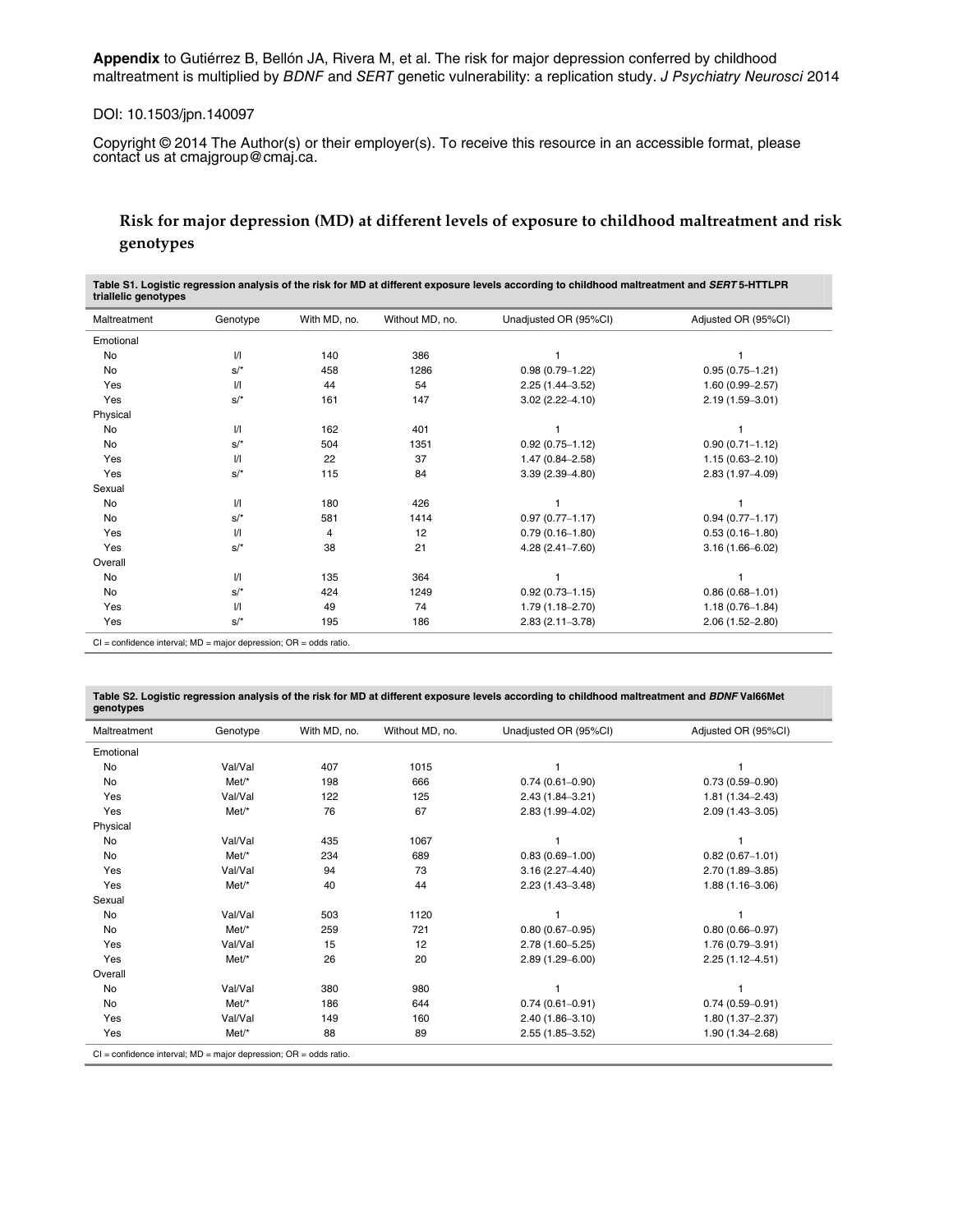# DOI: 10.1503/jpn.140097

Table S3. Logistic regression analysis of the risk for MD at different exposure levels according to childhood maltreatment and both *SERT* 5-HTTLPR<br>triallelic and *BDNF* Val66Met polymorphism genotypes

| Maltreatment | Genotype         | With MD, no. | Without MD, no. | Unadjusted OR (95%CI) | Adjusted OR (95%CI) |
|--------------|------------------|--------------|-----------------|-----------------------|---------------------|
| Emotional    |                  |              |                 |                       |                     |
| <b>No</b>    | I/I and Val/Val  | 126          | 277             |                       |                     |
| No           | s/* or Met/*     | 323          | 896             | $0.79(0.62 - 1.01)$   | $0.73(0.57-0.95)$   |
| No           | $s$ and Met/*    | 156          | 508             | $0.68(0.51 - 0.89)$   | $0.65(0.49 - 0.88)$ |
| Yes          | I/I and Val/Val  | 25           | 39              | $1.41(0.82 - 2.43)$   | $1.14(0.64 - 2.03)$ |
| Yes          | s/* or Met/*     | 112          | 100             | 2.46 (1.73-3.49)      | $1.75(1.21 - 2.55)$ |
| Yes          | s/* and Met/*    | 61           | 53              | 2.53 (1.64-3.90)      | $1.96(1.23 - 3.12)$ |
| Physical     |                  |              |                 |                       |                     |
| No           | I/I and Val/Val  | 135          | 289             |                       |                     |
| No           | s/* or Met/*     | 352          | 940             | $0.80(0.63 - 1.02)$   | $0.74(0.57-0.95)$   |
| <b>No</b>    | s/* and Met/*    | 182          | 527             | $0.74(0.57-0.96)$     | $0.72(0.54 - 0.95)$ |
| Yes          | I/I and Val/Val  | 16           | 25              | $1.37(0.71 - 2.65)$   | $1.20(0.60 - 2.38)$ |
| Yes          | s/* or Met/*     | 83           | 58              | $3.06(2.04 - 4.59)$   | $2.28(1.48 - 3.50)$ |
| Yes          | s/* and Met/*    | 35           | 34              | $2.20(1.31 - 3.71)$   | $1.78(1.02 - 3.11)$ |
| Sexual       |                  |              |                 |                       |                     |
| <b>No</b>    | I/I and Val/Val  | 148          | 307             |                       | 1                   |
| <b>No</b>    | s/* or Met/*     | 411          | 980             | $0.87(0.69 - 1.09)$   | $0.80(0.63 - 1.01)$ |
| No           | $s$ /* and Met/* | 203          | 554             | $0.76(0.59 - 0.98)$   | $0.73(0.56 - 0.96)$ |
| Yes          | I/I and Val/Val  | 3            | $\overline{7}$  | $0.89(0.23 - 3.49)$   | $0.62(0.14 - 2.78)$ |
| Yes          | s/* or Met/*     | 24           | 18              | 2.77 (1.44-5.29)      | $1.97(0.94 - 4.11)$ |
| Yes          | s/* and Met/*    | 14           | $\overline{7}$  | 4.15 (1.62-10.61)     | $2.71(1.01 - 7.28)$ |
| Overall      |                  |              |                 |                       |                     |
| No           | I/I and Val/Val  | 123          | 265             |                       | 1                   |
| No           | $s$ /* or Met/*  | 297          | 865             | $0.74(0.58 - 0.95)$   | $0.68(0.52 - 0.89)$ |
| No           | s/* and Met/*    | 146          | 494             | $0.64(0.48 - 0.85)$   | $0.61(0.45 - 0.82)$ |
| Yes          | I/I and Val/Val  | 28           | 49              | $1.23(0.74 - 2.05)$   | $0.95(0.55 - 1.64)$ |
| Yes          | s/* or Met/*     | 138          | 133             | $2.24(1.61 - 3.10)$   | $1.59(1.12 - 2.56)$ |
| Yes          | s/* and Met/*    | 71           | 67              | $2.28(1.53 - 3.42)$   | 1.79 (1.15-2.78)    |

CI = confidence interval; MD = major depression; OR = odds ratio.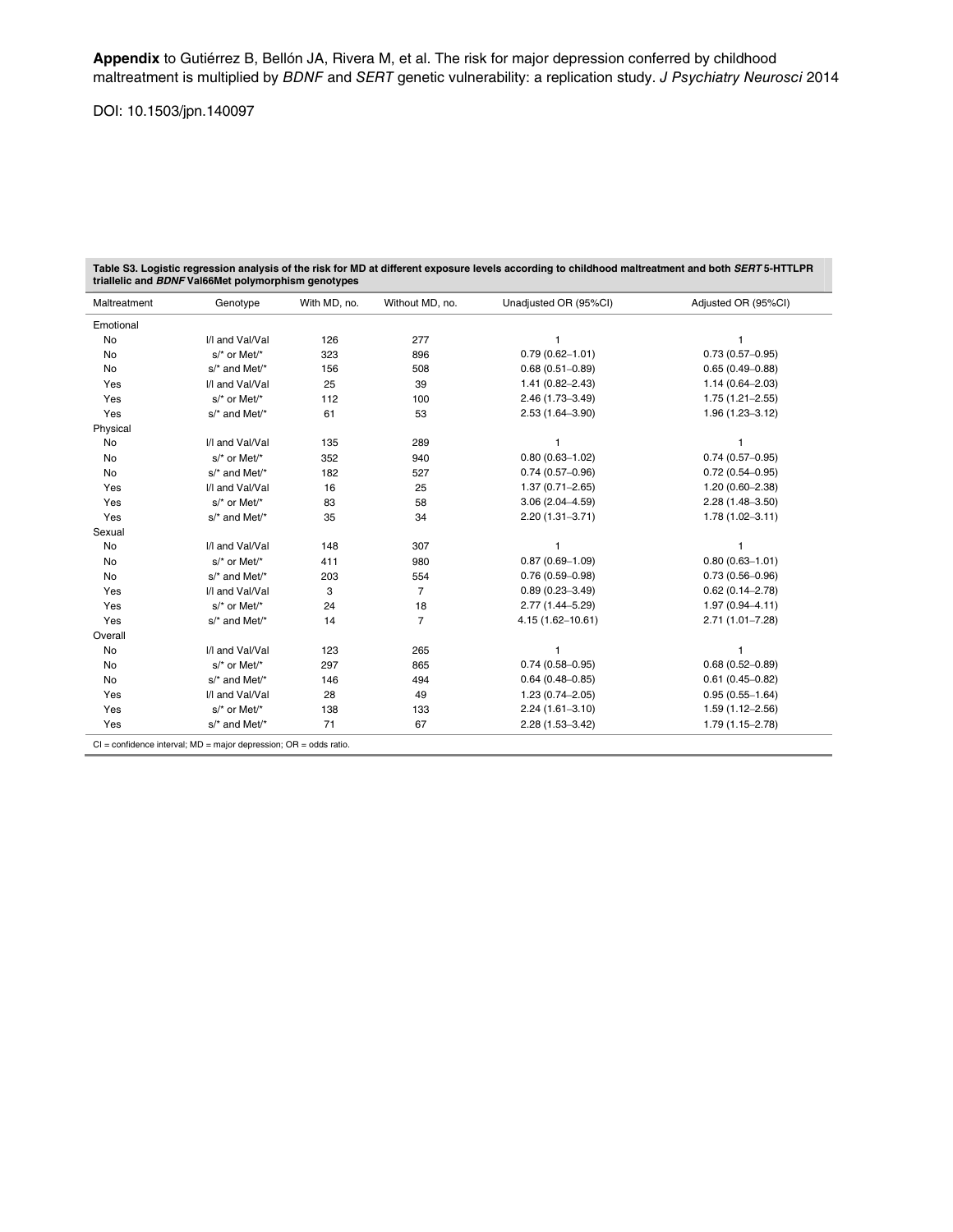**Appendix** to Gutiérrez B, Bellón JA, Rivera M, et al. The risk for major depression conferred by childhood maltreatment is multiplied by BDNF and SERT genetic vulnerability: a replication study. J Psychiatry Neurosci 2014

DOI: 10.1503/jpn.140097

# **Parallel analyses using the** *SERT* **5-HTTLPR biallelic polymorphism instead of the 5-HTTLPR triallelic variant**

**Table S4. Interactions between 5-HTTLPR biallelic,** *BDNF* **Val66Met and childhood maltreatment on adult major depression, adjusted for sex, age and baseline MD** 

|                                              | Maltreatment type, OR (95% CI), z score, p value |                                                   |                                                  |                                                  |  |  |
|----------------------------------------------|--------------------------------------------------|---------------------------------------------------|--------------------------------------------------|--------------------------------------------------|--|--|
| Interaction                                  | Emotional                                        | Physical                                          | Sexual                                           | Any                                              |  |  |
| Gene $\times$ environment                    |                                                  |                                                   |                                                  |                                                  |  |  |
| Maltreatment $\times$ 5-HTTLPR               | .353 (0.799–2.289),<br>$z = 1.35, p = 0.26$      | $2.043(1.068 - 3.905)$ ,<br>$z = 2.16, p = 0.031$ | 4.417 (1.284-15.188),<br>$z = 2.36, p = 0.018$   | 1.680 (1.032-2.732),<br>$z = 2.09, p = 0.037$    |  |  |
| Maltreatment $\times$ BDNF                   | .576 (0.960–2.586),<br>$z = 1.80, p = 0.07$      | $0.842$ (0.457-1.550),<br>$z = -0.55, p = 0.58$   | 1.080 (0.386-3.018),<br>$z = 0.15, p = 0.88$     | 1.418 (0.898-2.239),<br>$z = 1.50, p = 0.13$     |  |  |
| Gene $\times$ gene $\times$ environment      |                                                  |                                                   |                                                  |                                                  |  |  |
| Maltreatment $\times$ 5-HTTLPR $\times$ BDNF | 1.795 (1.068–3.017),<br>$z = 2.21$ , $p = 0.027$ | 1.082 (0.569–2.058),<br>$z = 0.24$ , $p = 0.81$   | 2.232 (1.080-4.613),<br>$z = 2.17$ , $p = 0.030$ | 1.746 (1.082-2.818),<br>$z = 2.28$ , $p = 0.022$ |  |  |
|                                              |                                                  |                                                   |                                                  |                                                  |  |  |

CI = confidence interval; MD = major depression; OR = odds ratio.

|                       |     | Emotional  |                         | Physical   |                         | Sexual     |                         | Any        |                         |
|-----------------------|-----|------------|-------------------------|------------|-------------------------|------------|-------------------------|------------|-------------------------|
| Model*                | df† | <b>AIC</b> | AIC-minAIC <sup>+</sup> | <b>AIC</b> | AIC-minAIC <sup>+</sup> | <b>AIC</b> | AIC-minAIC <sup>+</sup> | <b>AIC</b> | AIC-minAIC <sup>+</sup> |
| A, B, C               |     | 2701.214   | .646                    | 2700.696   | 2.827                   | 2735.967   | 4.232                   | 2700.643   | 3.560                   |
| $A \times B$ , C      | 8   | 2699.568   | 0                       | 2698.911   | 1.042                   | 2733.590   | 1.855                   | 2698.587   | 1.504                   |
| $A \times C$ , B      | 8   | 2700.892   | .324                    | 2697.869   | 0                       | 2731.735   | $\mathbf 0$             | 2697.327   | 0.244                   |
| A, $B \times C$       | 8   | 2699.976   | 0.408                   | 2702.389   | 4.520                   | 2737.945   | 6.210                   | 2700.402   | 3.319                   |
| $A \times B \times C$ |     | 2700.252   | 0.684                   | 2698.687   | 0.818                   | 2733.046   | 1.311                   | 2697.083   | υ                       |

AIC = Akaike information criteria; df = degrees of freedom; MD = major depression.<br>\*All models include (A) 5-HTTLPR biallelic, (B) *BDNF* Val66Met and (C) childhood maltreatment as risk factors and sex, age and baseline MD

†Degrees of freedom are associated with the analysis of every AIC model.<br>‡AIC–minAIC shows the difference between every AIC with respect to the lowest AIC value in each category. Differences lower than 3.84 (1.96°) make th the model with the minor AIC value.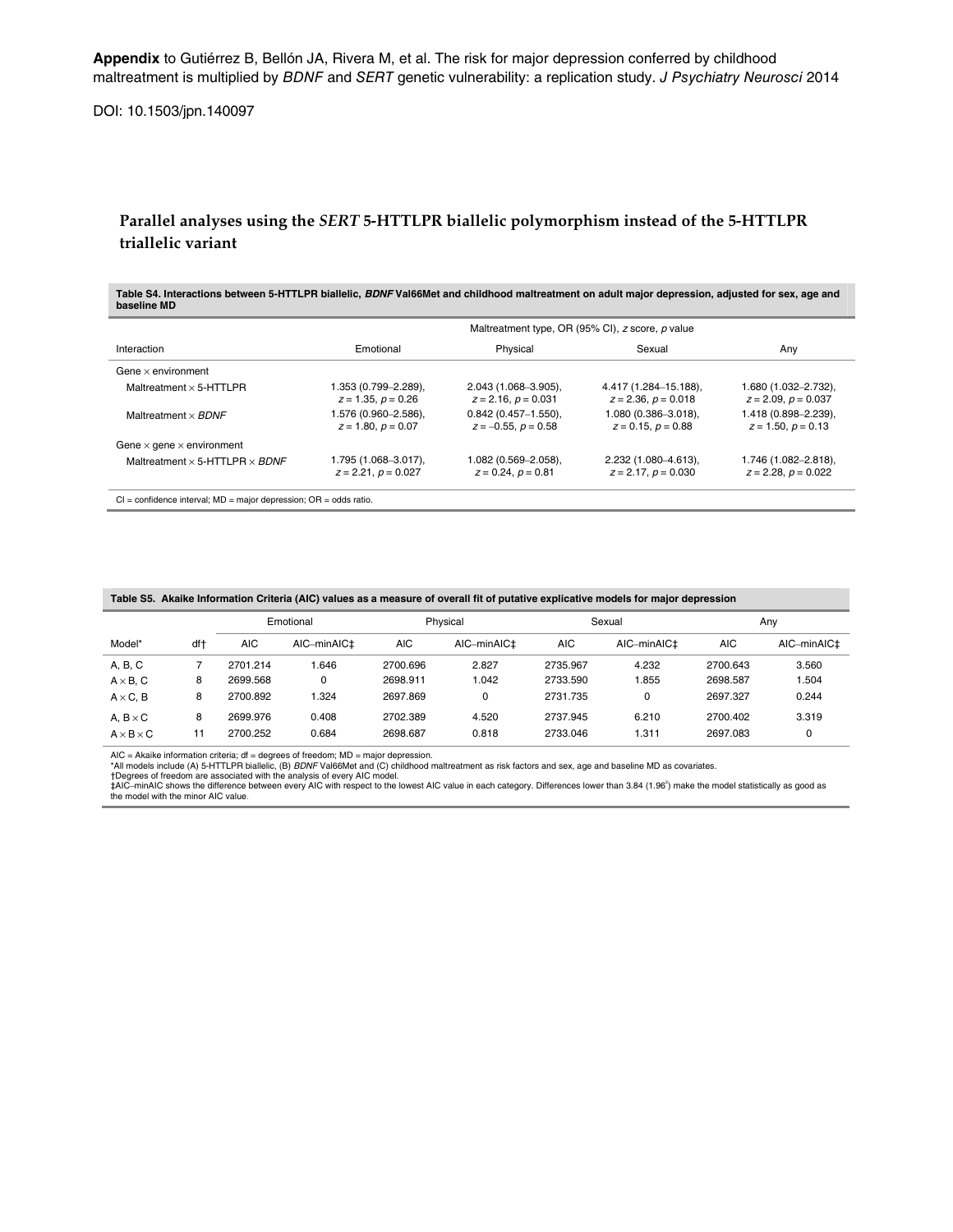# DOI: 10.1503/jpn.140097

| Maltreatment | Genotype | With MD, no. | Without MD, no. | Unadjusted OR (95%CI) | Adjusted OR (95%CI) |
|--------------|----------|--------------|-----------------|-----------------------|---------------------|
| Emotional    |          |              |                 |                       |                     |
| No           | L/L      | 159          | 447             |                       |                     |
| No           | $S/*$    | 439          | 1225            | $1.01(0.82 - 1.24)$   | $0.95(0.76 - 1.18)$ |
| Yes          | L/L      | 50           | 58              | $2.42(1.58 - 3.71)$   | $1.70(1.08 - 2.68)$ |
| Yes          | $S/*$    | 155          | 143             | $3.05(2.26 - 4.12)$   | $2.31(1.68 - 3.17)$ |
| Physical     |          |              |                 |                       |                     |
| No           | L/L      | 181          | 464             |                       |                     |
| No           | $S/*$    | 485          | 1288            | $0.97(0.79 - 1.18)$   | $0.93(0.75 - 1.15)$ |
| Yes          | L/L      | 28           | 39              | $1.84(1.10 - 3.09)$   | $1.46(0.86 - 2.49)$ |
| Yes          | $S/*$    | 109          | 82              | $3.41(2.41 - 4.82)$   | $2.66(1.84 - 3.86)$ |
| Sexual       |          |              |                 |                       |                     |
| No           | L/L      | 204          | 491             |                       |                     |
| No           | $S/*$    | 557          | 1349            | $0.99(0.82 - 1.20)$   | $0.95(0.78 - 1.17)$ |
| Yes          | L/L      | 5            | 12              | $1.00(0.35 - 2.89)$   | $0.65(0.21 - 2.03)$ |
| Yes          | $S/*$    | 37           | 21              | $4.24(2.39 - 7.51)$   | $3.08(1.62 - 5.85)$ |
| Overall      |          |              |                 |                       |                     |
| <b>No</b>    | L/L      | 152          | 425             |                       |                     |
| No           | $S/*$    | 407          | 1188            | $0.96(0.77 - 1.19)$   | $0.89(0.71 - 1.12)$ |
| Yes          | L/L      | 57           | 78              | $2.04(1.38 - 3.03)$   | $1.40(0.92 - 2.13)$ |
| Yes          | $S/*$    | 187          | 182             | $2.87(2.16 - 3.82)$   | $2.15(1.58 - 2.91)$ |

**Table S6. Logistic regression analysis of the risk for MD at different exposure levels according to childhood maltreatment and** *SERT* **5-HTTLPR** 

CI = confidence interval; MD = major depression; OR = odds ratio.